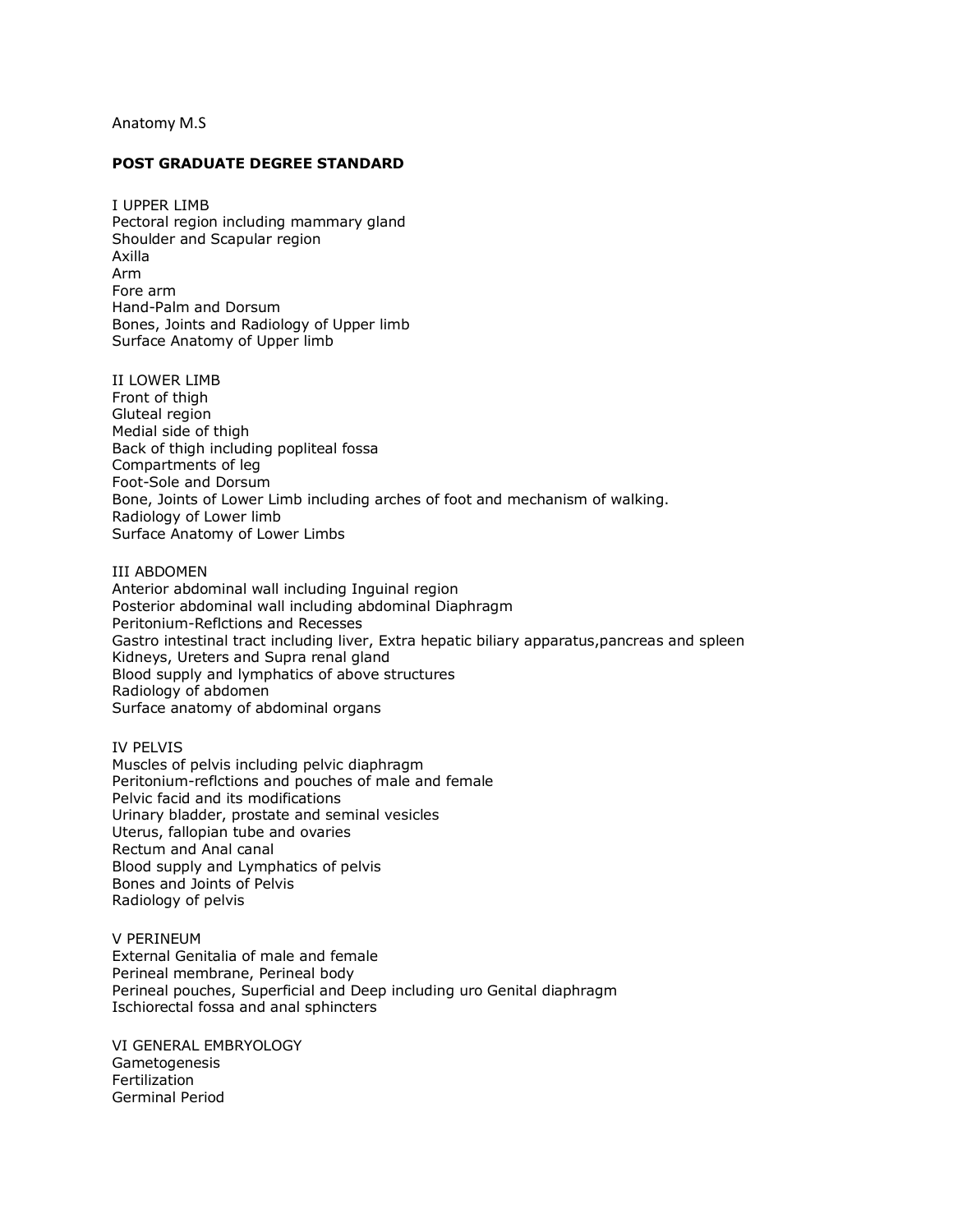Embryonic period Foetal period Placenta and Umbilical cord Foetal Membranes Foetal circulation Karyotyping Classification Aberrations - Numerical and structural Gene Mutation Disorders-congenital foetal anamolies and teratology Genetic Engineering

VII GENERAL HISTOLOGY Cell and its inclusions Epithelium Connective tissue including Cartilage and Bone Muscle Nervous tissue Blood Vessels Lymphoid tissue **Skin** 

VIII SPECIAL EMBRYOLOGY Of Upper limb Lower limb, abdomen, Pelvis and Perineum SPECIAL HISTOLOGY Of abdomen, pelvis and perineum

IX CLINICAL ANATOMY OF REGIONS Upper limb, lower limb, abdomen, pelvis and Perineum Important surgical approaches

X CROSS SECTIONAL ANATOMY Of Upper limb, Lower, Limb Abdomen and Pelvis

PAPER - II

I Head and Neck Scalp and face Cervieal fascia and facial spaces in the neck. Triangles of the neck including sub-occipital triangle Temporal and Infra temporal region Mouth & Oral cavity - Tongue and Tonsil Nasal cavity and Paranasal air sinuses. Pharynx & Larynx - Cervieal part of Trachea & Oesophagus Granial fossae, including the meningas Exocrine and Endocrine glands of Head and Neck Bonyorbit & extra occular muscles Blood supply, Nerve Sypply and Lymphatic Drainage of Head and Neck Bones and Joints of Hd&NK

THORAX

II Intercostal spaces & Contents - Typical and Atypieal intercostal nerves Mediastinum & its sub divisions Lungs - Bronchopulmonary segments - ploural reflections and recessess Heart - Including pericardium & Blood supply Superior Mediastinum and its contents